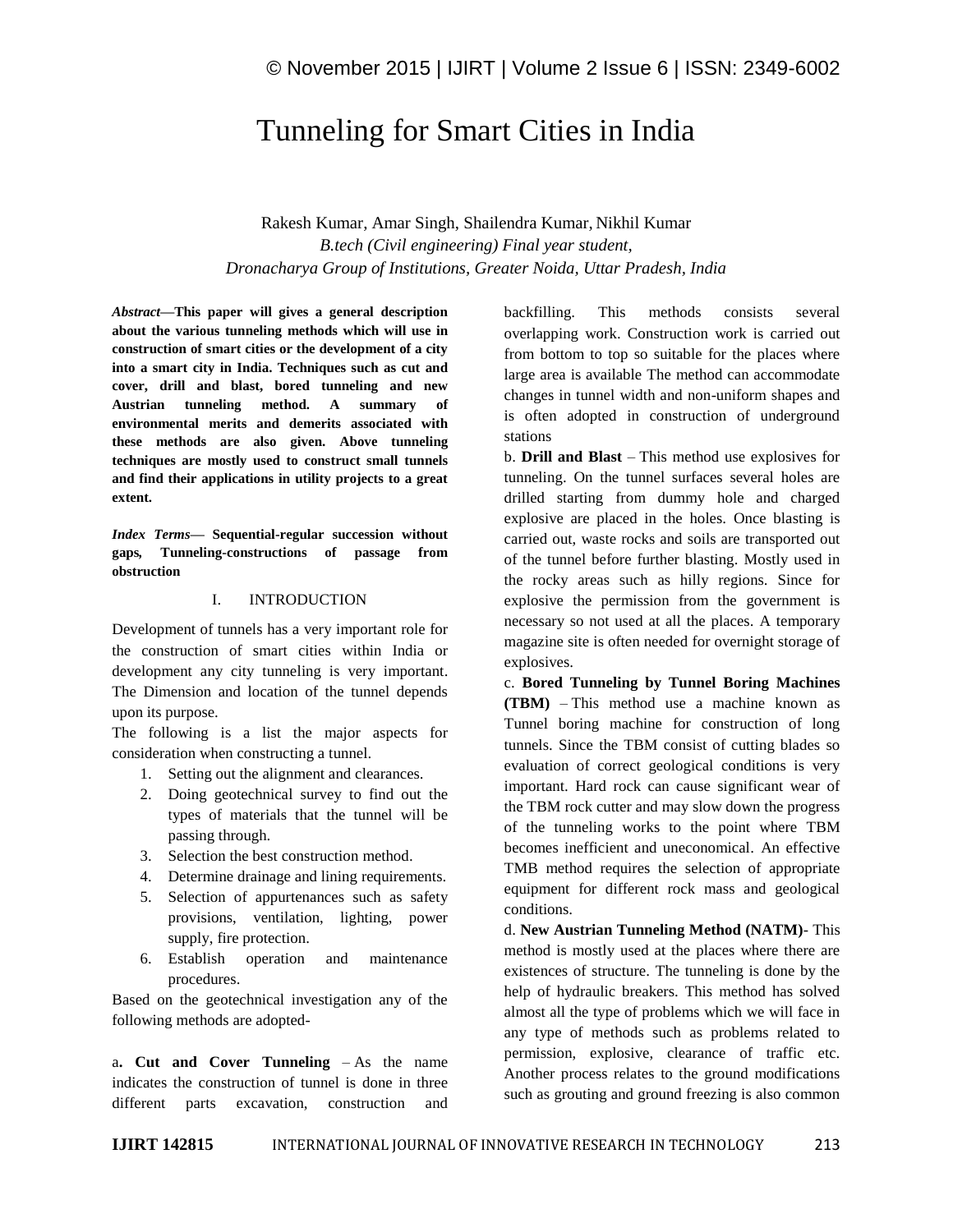with this method in order to stabilize the soil for tunneling.

# II. COMPARISONS AMONG THE METHODS TO FIND OUT BEST METHOD OF CONSTRUCTION

| <b>New Austrian</b> |                                                   | <b>Cut and Cover Method</b>                              |  |  |
|---------------------|---------------------------------------------------|----------------------------------------------------------|--|--|
|                     | <b>Tunneling</b>                                  |                                                          |  |  |
|                     | Method(NATM)                                      |                                                          |  |  |
| 1.                  | efficient<br>More<br>in                           | More efficient<br>in<br>1.                               |  |  |
|                     | mixed ground                                      | homogeneous                                              |  |  |
|                     |                                                   | ground                                                   |  |  |
| 2.                  | Use cast<br>in<br>situ                            | 2.<br>Use<br>both precast                                |  |  |
|                     | concrete                                          | in<br>situ<br>cast<br>and                                |  |  |
|                     |                                                   | concrete                                                 |  |  |
| 3.                  | Suitable<br>is<br>any<br>exist<br>structure<br>on | 3.<br>Not suitable is<br>any<br>structure<br>exist<br>on |  |  |
|                     | above<br>ground                                   | above<br>ground                                          |  |  |
|                     | surface                                           | surface                                                  |  |  |
|                     |                                                   |                                                          |  |  |
| 4.                  | Not cause any dust,                               | 4.<br>Cause dust, noise                                  |  |  |
|                     | emission<br>noise                                 | emission and visual                                      |  |  |
|                     | problems                                          | impact                                                   |  |  |
|                     |                                                   |                                                          |  |  |
| 5.                  | Less material are                                 | 5.<br>Large material are                                 |  |  |
|                     | generated<br>at                                   | generated<br>at                                          |  |  |
|                     | construction<br>hence<br>need less handling       | construction<br>hence<br>need                            |  |  |
|                     |                                                   | proper<br>handling                                       |  |  |
|                     |                                                   |                                                          |  |  |
| 6.                  | Economical for short                              | 6.<br>Economical for long                                |  |  |
|                     | tunnel                                            | tunnel                                                   |  |  |
| 7.                  | Construction steps-                               | 7.<br>Construction steps-                                |  |  |
|                     | Excavation<br>by                                  | Excavation<br>by                                         |  |  |
|                     | Hydraulic cutters                                 | excavators                                               |  |  |
|                     | Lining the tunnel                                 | Construction<br>of                                       |  |  |
|                     | Finishing of tunnel                               | tunnel                                                   |  |  |
|                     |                                                   | Backfilling of soil                                      |  |  |
| 8.                  | More disturbance to                               | 8.<br>Less disturbance to                                |  |  |
|                     | traffic<br>local<br>and                           | traffic<br>local<br>and                                  |  |  |
|                     | associate                                         | associate                                                |  |  |
|                     | environment                                       | environment                                              |  |  |

| <b>Drill and Blast Method</b> |                                   | <b>Tunnel</b><br><b>Boring</b> |                                         |
|-------------------------------|-----------------------------------|--------------------------------|-----------------------------------------|
|                               |                                   |                                | Machine(TBM)                            |
| 1.                            | Use<br>in<br>cast<br>situ         | 1.                             | Use<br>precast                          |
|                               | concrete                          |                                | concrete                                |
| 2.                            | Suitable<br>for<br><b>both</b>    | 2.                             | Suitable<br>for                         |
|                               | mixed<br>and                      |                                | homogeneous                             |
|                               | homogeneous ground                |                                | ground                                  |
| 3.                            | Margin of payline is              | 3.                             | Margin of payline                       |
|                               | high                              |                                | is very less                            |
| 4.                            | Generally result in               | 4.                             | Generally result in                     |
|                               | high but less duration            |                                | low but<br>long                         |
|                               | of vibration                      |                                | duration<br>of                          |
|                               |                                   |                                | vibration                               |
| 5.                            | Tunnel surface<br>is              | 5.                             | Tunnel surface<br>is                    |
|                               | excavated by using                |                                | excavated<br>by                         |
|                               | explosive                         |                                | continuous rubbing                      |
|                               |                                   |                                | of cutting tools on                     |
|                               |                                   |                                | tunnel surface                          |
| 6.                            | More disturbance to               | 6.                             | Less disturbance to                     |
|                               | local<br>traffic<br>and           |                                | local traffic<br>and                    |
|                               | associate                         |                                | associate                               |
|                               | environment                       |                                | environment                             |
| 7.                            | Economical for short              | 7.                             | Economical<br>for                       |
|                               | tunnel                            |                                | long tunnel                             |
| 8.                            | Any shape<br><i>is</i>            | 8.                             | Mostly round shape                      |
|                               |                                   |                                |                                         |
|                               | preferred                         |                                | is preferred                            |
|                               | <b>New Austrian Tunneling</b>     | <b>Tunnel</b>                  | <b>Boring</b>                           |
|                               | Method(NATM)                      |                                | <b>Machine(TBM)</b>                     |
| 1.                            | More efficient<br>in              | 1.                             | efficient<br>More                       |
|                               | mixed ground                      |                                | homogeneous                             |
|                               |                                   |                                | ground                                  |
| 2.                            | in<br>situ<br>Use<br>cast         | 2.                             | Use<br>precast                          |
|                               | concrete                          |                                | concrete                                |
| 3.                            | Economical for short              | 3.                             | Economical for                          |
|                               | tunnel                            |                                | long tunnel                             |
|                               |                                   |                                |                                         |
| 4.                            | Slow process                      | 4.                             | Fast process                            |
|                               |                                   |                                |                                         |
|                               |                                   |                                |                                         |
| 5.                            | shape<br>is<br>Any                |                                | 5. Mostly round shape                   |
|                               | preferred                         |                                | is preferred                            |
|                               |                                   |                                |                                         |
| 6.                            | Suitable for rocky                | 6.                             | Not suitable<br>for                     |
|                               | surface                           |                                | rocky surface                           |
|                               |                                   |                                |                                         |
| 7.                            | No time is spend on               | 7.                             | Huge time is spend                      |
|                               | installation<br>οf<br>instruments |                                | installation<br>οf<br>on<br>instruments |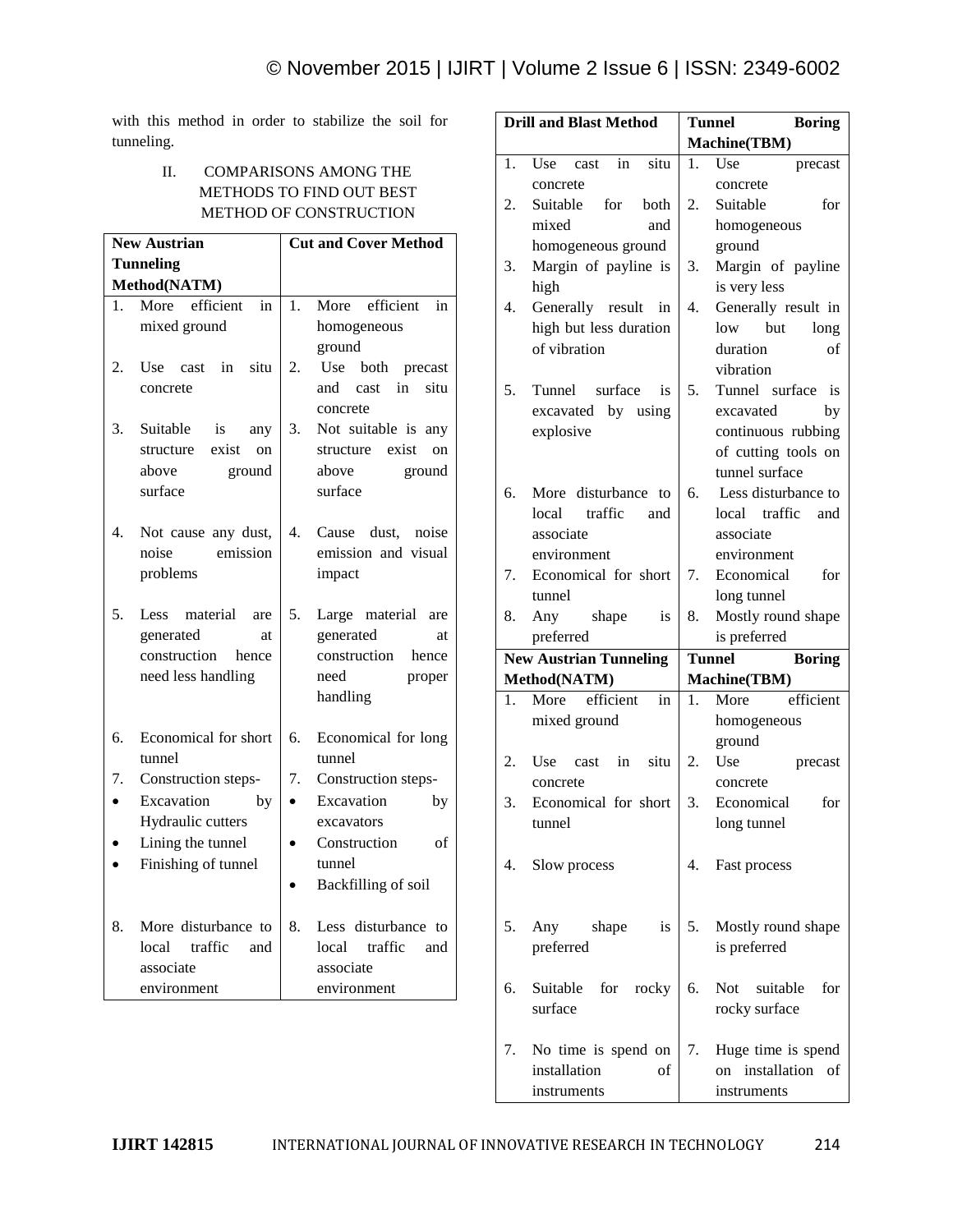| 8. Use hydraulic cutter   8. Use cutting tools to |                    |
|---------------------------------------------------|--------------------|
| for excavation                                    | rub on surface for |
|                                                   | excavations        |

Т

Г

III. GRAPHICAL COMPARISIONS AMONG THE METHODS BASES ON THE CONSTRUCTION OF A 300METER TUNNEL IN NEW DELHI,INDIA